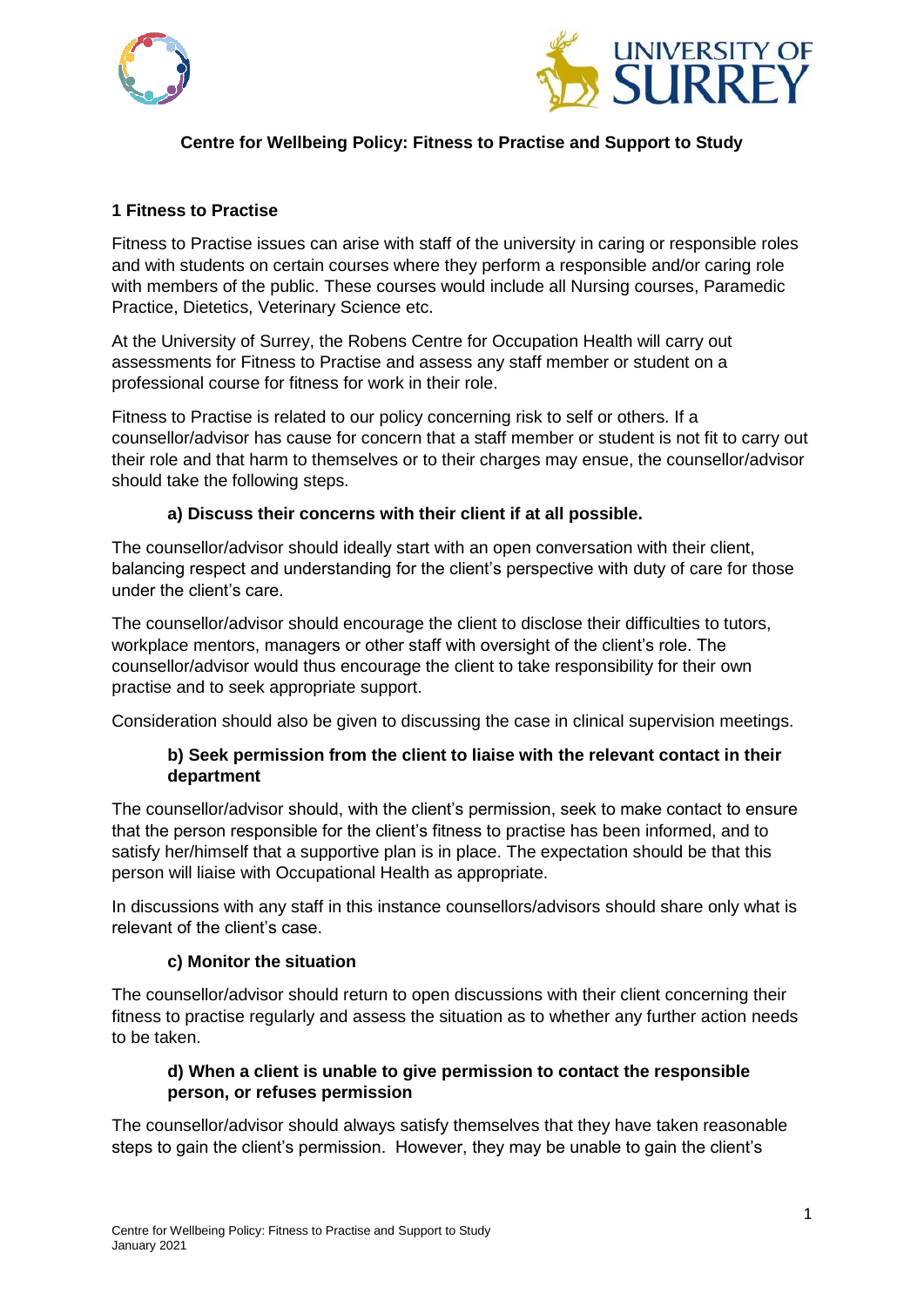



permission to go outside of normal confidentiality because the client is unavailable for sessions, DNAs sessions, or does not reply to emails.

In this case if the counsellor/advisor believes that the risk is reasonably sufficient and that the client is still practising, they may decide to contact the relevant responsible person in the client's department without permission. In this case they should inform the client via email.

If the client refuses permission after full discussion, and in the counsellor's/advisor's judgement the risk is substantial, the counsellor/advisor may need to explain to the client that they have a duty in line with our internal policy to alert the relevant staff.

### **2 Support to Study**

University of Surrey definition of Fitness to Study:

"being able to participate in the programmes of study, research and scholarship that the University provides for them, to the extent that they are able to do so in safety, and without endangering the safety or wellbeing of themselves or others, with reasonable adjustments where appropriate, and with full opportunities to meet the learning outcome for their programme"

Please note that the phrase "or wellbeing of… others" is generally interpreted by university staff to mean that a student's behaviour should not be disruptive towards other people's work/study activity in order for them to be considered fit to study. Also the reference to "reasonable adjustments" and "full opportunities" reflects the expectation that measures will be taken to help the student remain on their course through changes to assessment method, timetabling, frequency and nature of offered support meetings, accommodation arrangements etc. before arriving at a decision to course interrupt as a last resort. This implies involvement from Disability and Neurodiversity.

Clients who are struggling to study or who find study negatively impacts on their wellbeing will always be encouraged to make full use of relevant support provided by the University (including Disability and Neurodiversity). On occasion, even though the client has availed themselves of this support, study itself may seem to the counsellor/advisor to be exacerbating the client's difficulties to the point where the best course of action would be a course interrupt.

In the first instance, the counsellor/advisor would engage the client in a full and open discussion about their concerns, making sure that this discussion was collaborative. The counsellor/advisor would encourage the student to make contact with their department and discuss an academic plan of action. The university's process is for a Professionals Meeting to take place and a managed study plan to be trialled before considering escalation to formal Support to Study proceedings. Ideally, this study plan is drawn up through collaboration between the student, their tutor/supervisor, Disability and Neurodiversity and CWB staff.

If appropriate and with the client's signed consent the counsellor may make contact with relevant departmental staff, for the sole purpose of benefiting the client. However, this may not be necessary.